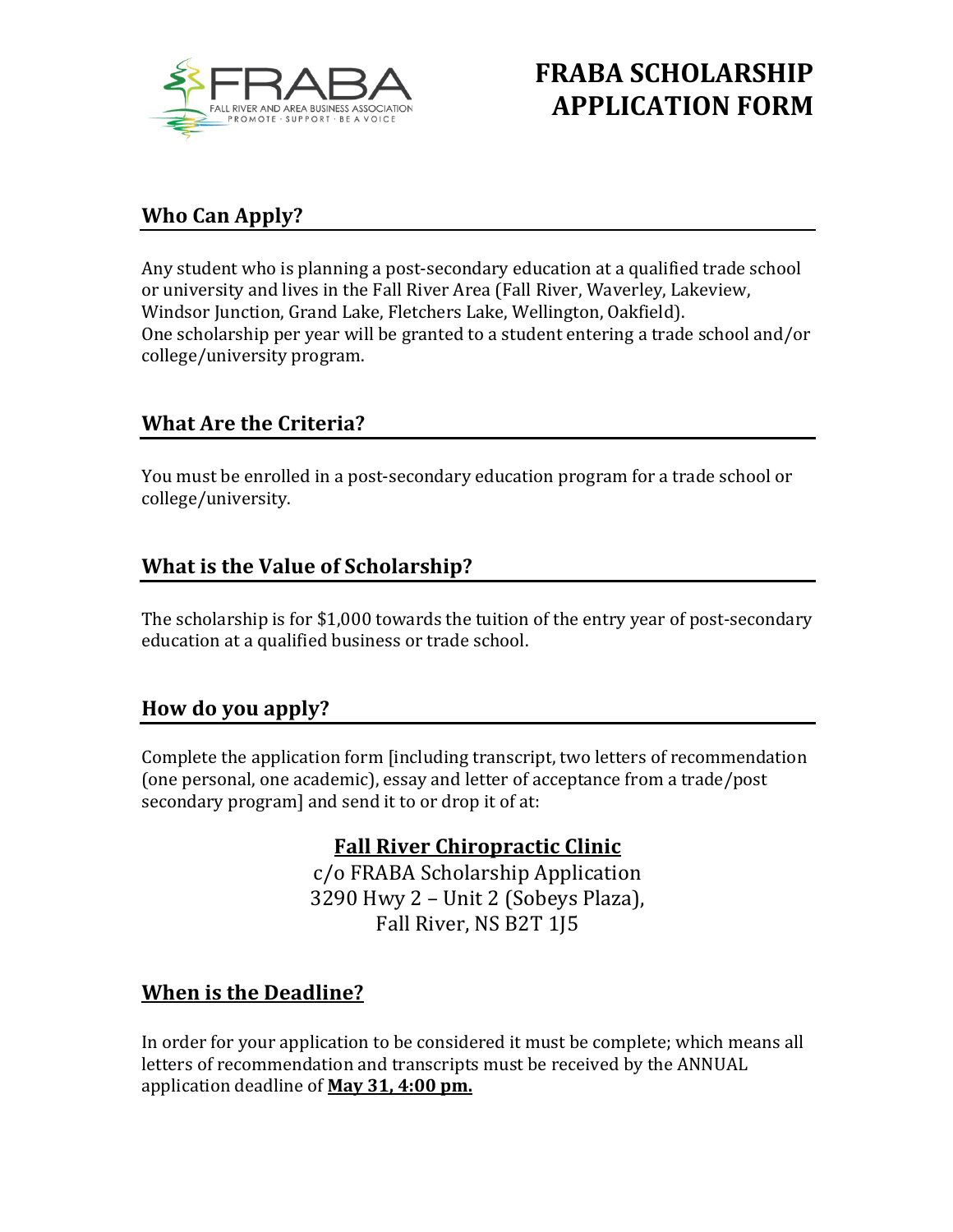

Please complete:

## **ANNUAL APPLICATION DEADLINE: May 31 4:00 PM**

| Name:                                                                                                                                                                                                                          |                                                                                   |                    |
|--------------------------------------------------------------------------------------------------------------------------------------------------------------------------------------------------------------------------------|-----------------------------------------------------------------------------------|--------------------|
| Last Name                                                                                                                                                                                                                      | <b>First Name</b>                                                                 | Middle Name        |
| <b>Permanent Address:</b>                                                                                                                                                                                                      |                                                                                   |                    |
| Street/P.O. Box                                                                                                                                                                                                                | City                                                                              | Province           |
| Country                                                                                                                                                                                                                        | Postal Code                                                                       | Telephone          |
| Email                                                                                                                                                                                                                          |                                                                                   |                    |
| I have applied to take:                                                                                                                                                                                                        |                                                                                   |                    |
|                                                                                                                                                                                                                                |                                                                                   |                    |
| at the contract of the contract of the contract of the contract of the contract of the contract of the contract of the contract of the contract of the contract of the contract of the contract of the contract of the contrac |                                                                                   | College/University |
|                                                                                                                                                                                                                                | <b>I have been accepted into this program:</b> [ ] Yes [ ] No                     |                    |
|                                                                                                                                                                                                                                | If no, please send us a copy of your acceptance letter as soon as you receive it. |                    |
|                                                                                                                                                                                                                                | I have paid the confirmation fee: [ ] Yes [ ] No                                  |                    |
|                                                                                                                                                                                                                                |                                                                                   |                    |